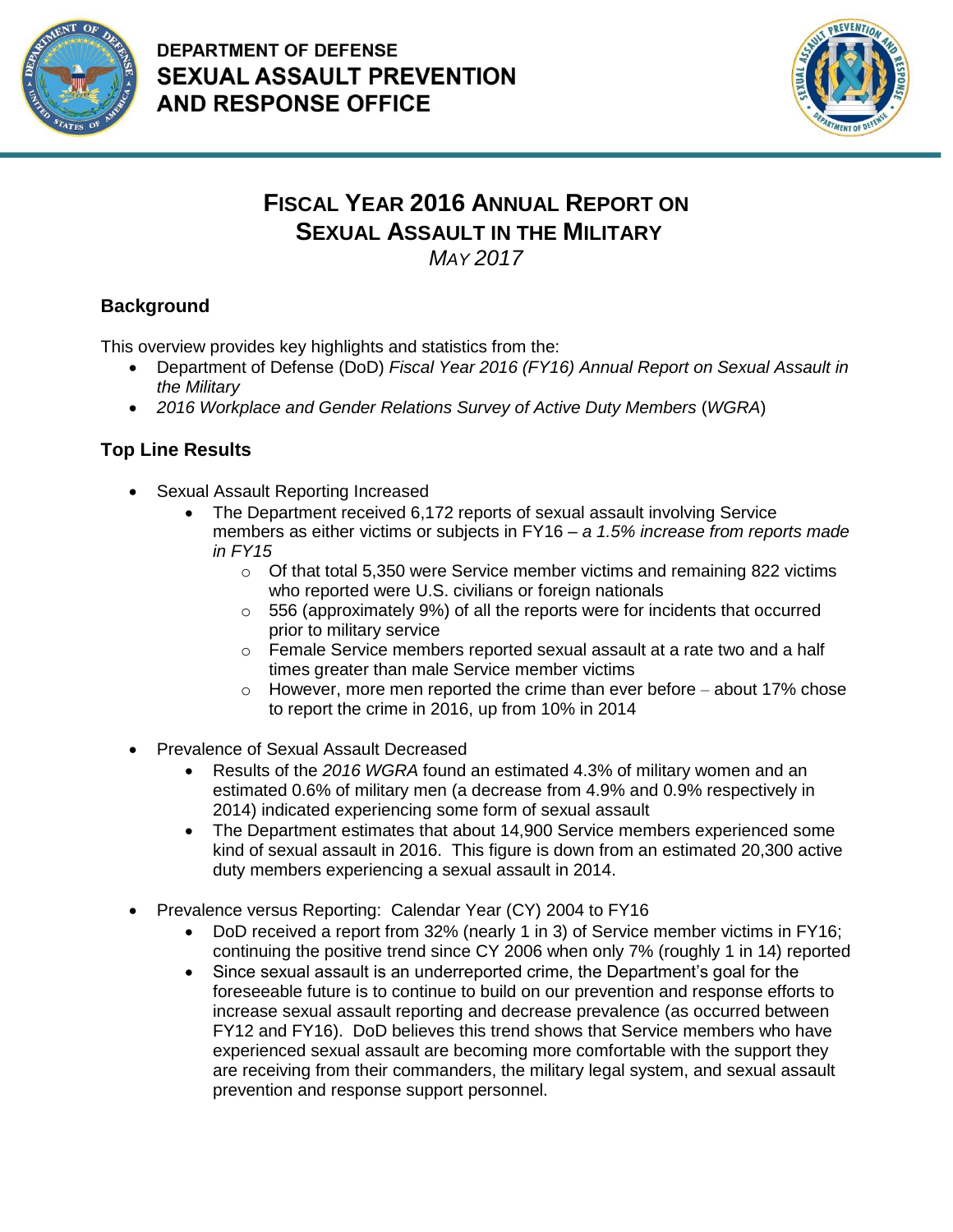

**The graph below shows prevalence versus reporting since 2004**

Prevalence versus Reporting (CY04-FY16)

- Sexual Harassment Reporting Data
	- The Department is firmly committed to eliminating sexual harassment from the Armed Forces. The following sexual harassment statistics are provided by ODMEO for FY16:
		- o 601 total complaints were filed in FY16
		- $\circ$  530 of the 601 complaints (88%) were completed with 71 (12%) pending resolution at the end of FY16
	- Of the 530 complaints closed in FY16:
		- o 326 (62%) complaints were substantiated
		- o 204 (38%) were unsubstantiated
	- With sexual harassment often being a precursor to sexual assault, DoD will continue to focus on reducing all forms of sexual harassment though its Military Equal Opportunity programs